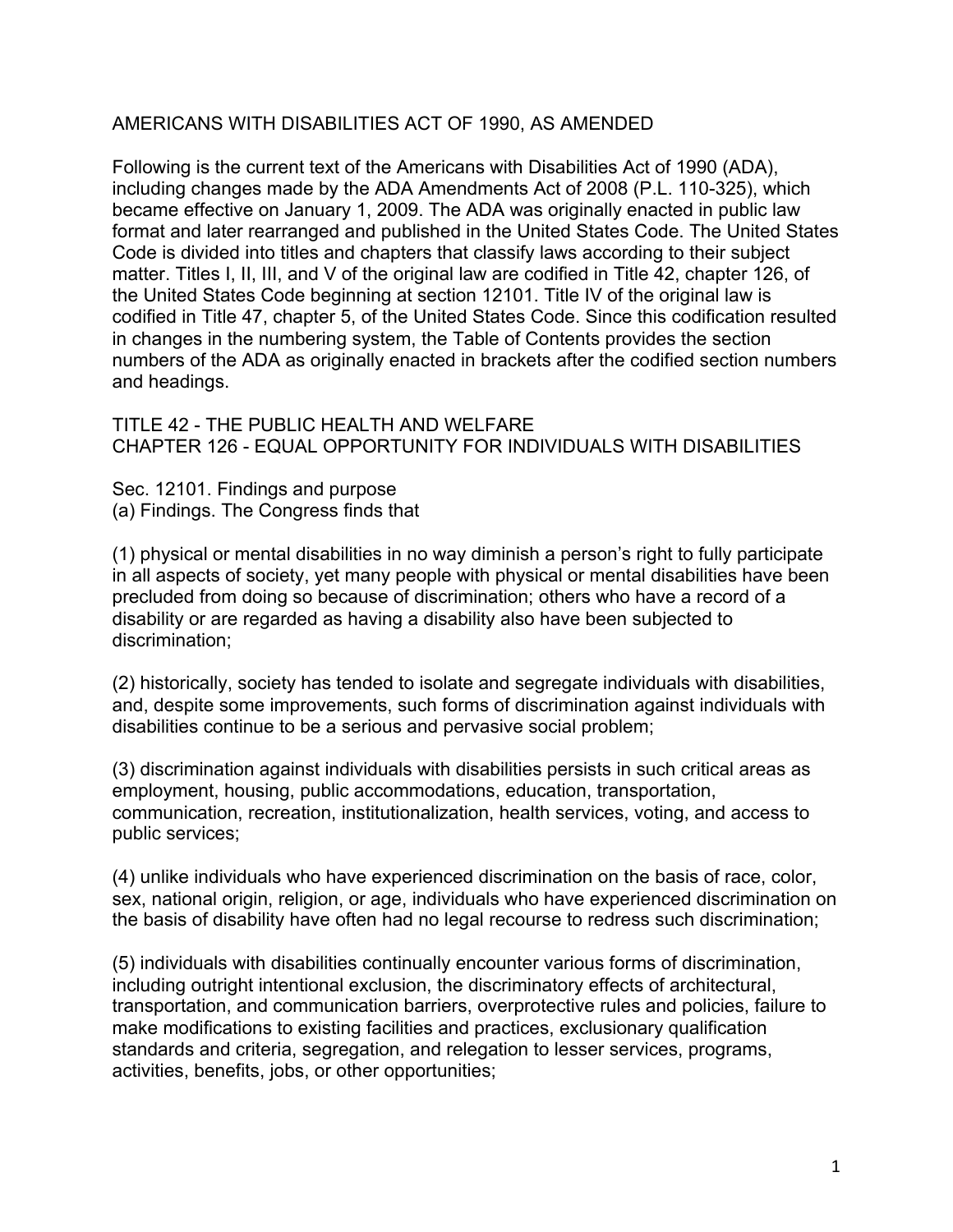(6) census data, national polls, and other studies have documented that people with disabilities, as a group, occupy an inferior status in our society, and are severely disadvantaged socially, vocationally, economically, and educationally;

(7) the Nation's proper goals regarding individuals with disabilities are to assure equality of opportunity, full participation, independent living, and economic self-sufficiency for such individuals; and

(8) the continuing existence of unfair and unnecessary discrimination and prejudice denies people with disabilities the opportunity to compete on an equal basis and to pursue those opportunities for which our free society is justifiably famous, and costs the United States billions of dollars in unnecessary expenses resulting from dependency and non-productivity.

(b) Purpose. It is the purpose of this chapter

(1) to provide a clear and comprehensive national mandate for the elimination of discrimination against individuals with disabilities;

(2) to provide clear, strong, consistent, enforceable standards addressing discrimination against individuals with disabilities;

(3) to ensure that the Federal Government plays a central role in enforcing the standards established in this chapter on behalf of individuals with disabilities; and

(4) to invoke the sweep of congressional authority, including the power to enforce the fourteenth amendment and to regulate commerce, in order to address the major areas of discrimination faced day-to-day by people with disabilities.

Sec. 12102. Definition of disability As used in this chapter:

(1) Disability. The term "disability" means, with respect to an individual

(A) a physical or mental impairment that substantially limits one or more major life activities of such individual;

- (B) a record of such an impairment; or
- (C) being regarded as having such an impairment

## (2) Major Life Activities

(A) In general. For purposes of paragraph (1), major life activities include, but are not limited to, caring for oneself, performing manual tasks, seeing, hearing, eating, sleeping,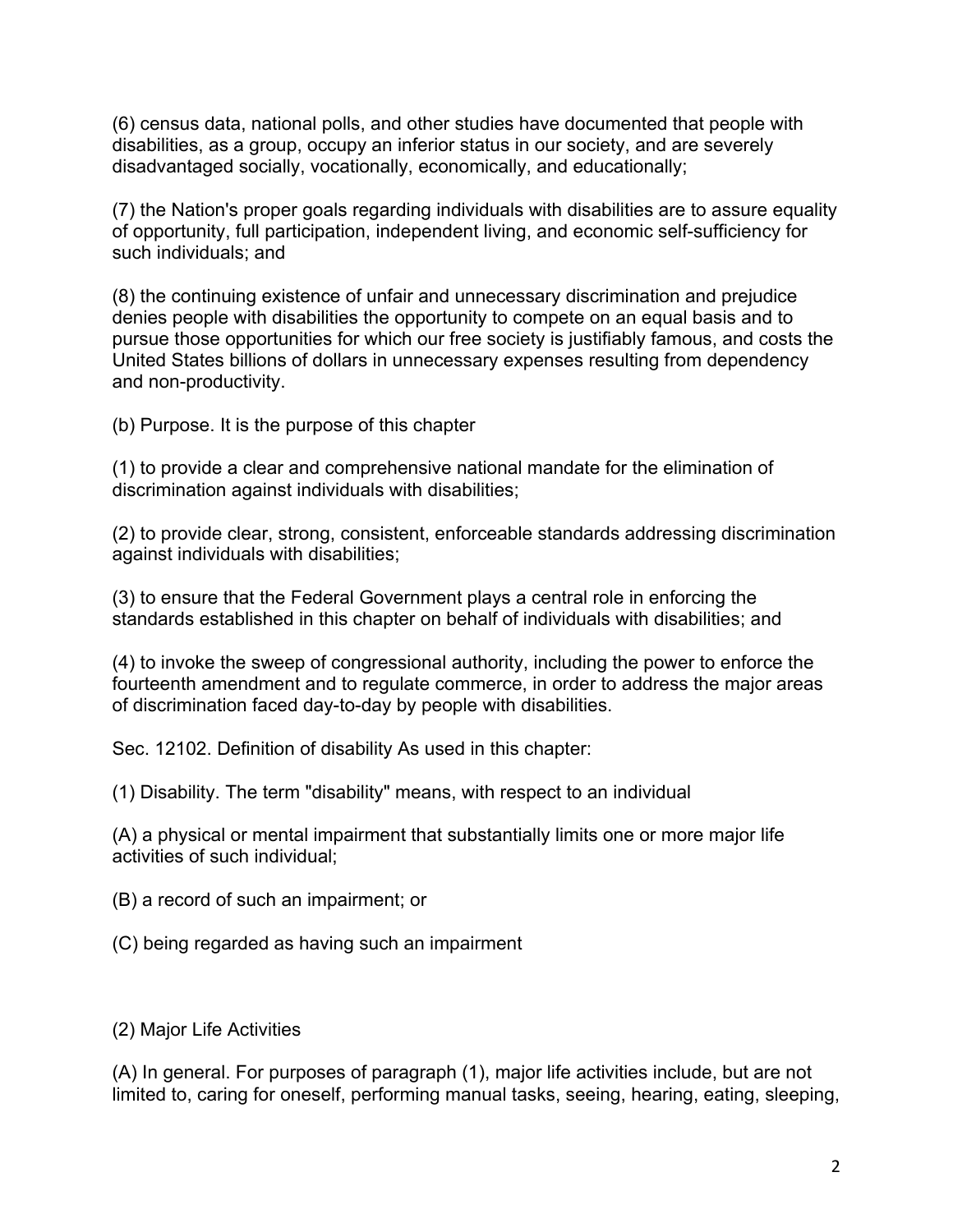walking, standing, lifting, bending, speaking, breathing, learning, reading, concentrating, thinking, communicating, and working.

(B) Major bodily functions. For purposes of paragraph (1), a major life activity also includes the operation of a major bodily function, including but not limited to, functions of the immune system, normal cell growth, digestive, bowel, bladder, neurological, brain, respiratory, circulatory, endocrine, and reproductive functions.

(3) Omitted.

(4) Rules of construction regarding the definition of disability. The definition of "disability" in paragraph (1) shall be construed in accordance with the following:

(A) The definition of disability in this chapter shall be construed in favor of broad coverage of individuals under this chapter, to the maximum extent permitted by the terms of this chapter.

(B) Additional provisions omitted.

Sec. 12103. Additional definitions. As used in this chapter (1) Auxiliary aids and services. The term "auxiliary aids and services" includes

(A) qualified interpreters or other effective methods of making aurally delivered materials available to individuals with hearing impairments;

(B) qualified readers, taped texts, or other effective methods of making visually delivered materials available to individuals with visual impairments;

(C) acquisition or modification of equipment or devices; and

(D) other similar services and actions.

SUBCHAPTER I - EMPLOYMENT Sec. 12111. Definitions As used in this subchapter:

(1) Commission. The term "Commission" means the Equal Employment Opportunity Commission established by section 2000e-4 of this title.

(2) Covered entity. The term "covered entity" means an employer, employment agency, labor organization, or joint labor-management committee.

(3) Direct threat. The term "direct threat" means a significant risk to the health or safety of others that cannot be eliminated by reasonable accommodation.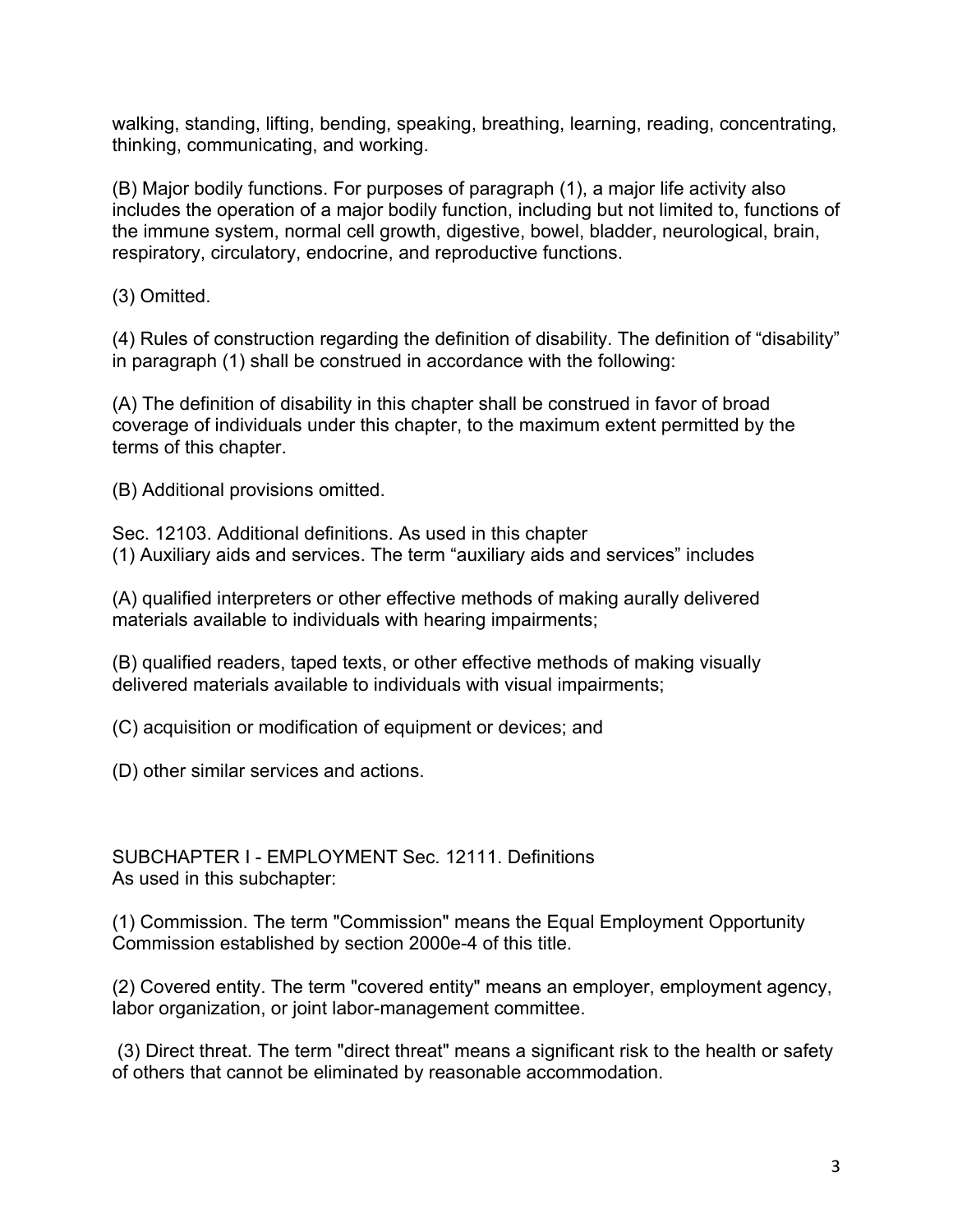(4) Employee. The term "employee" means an individual employed by an employer. With respect to employment in a foreign country, such term includes an individual who is a citizen of the United States.

## (5) Employer

(A) In general. The term "employer" means a person engaged in an industry affecting commerce who has 15 or more employees for each working day in each of 20 or more calendar weeks in the current or preceding calendar year, and any agent of such person, except that, for two years following the effective date of this subchapter, an employer means a person engaged in an industry affecting commerce who has 25 or more employees for each working day in each of 20 or more calendar weeks in the current or preceding year, and any agent of such person.

(B) Exceptions. The term "employer" does not include

(i) the United States, a corporation wholly owned by the government of the United States, or an Indian tribe; or

(ii) a bona fide private membership club (other than a labor organization) that is exempt from taxation under section 501(c) of title 26.

(6) Omitted

(7) Person, etc. The terms "person", "labor organization", "employment agency", "commerce", and "industry affecting commerce", shall have the same meaning given such terms in section 2000e of this title.

(8) Qualified individual. The term "qualified individual" means an individual who, with or without reasonable accommodation, can perform the essential functions of the employment position that such individual holds or desires. For the purposes of this subchapter, consideration shall be given to the employer's judgment as to what functions of a job are essential, and if an employer has prepared a written description before advertising or interviewing applicants for the job, this description shall be considered evidence of the essential functions of the job.

(9) Reasonable accommodation. The term "reasonable accommodation" may include

(A) making existing facilities used by employees readily accessible to and usable by individuals with disabilities; and

(B) job restructuring, part-time or modified work schedules, reassignment to a vacant position, acquisition or modification of equipment or devices, appropriate adjustment or modifications of examinations, training materials or policies, the provision of qualified readers or interpreters, and other similar accommodations for individuals with disabilities. (10) Undue hardship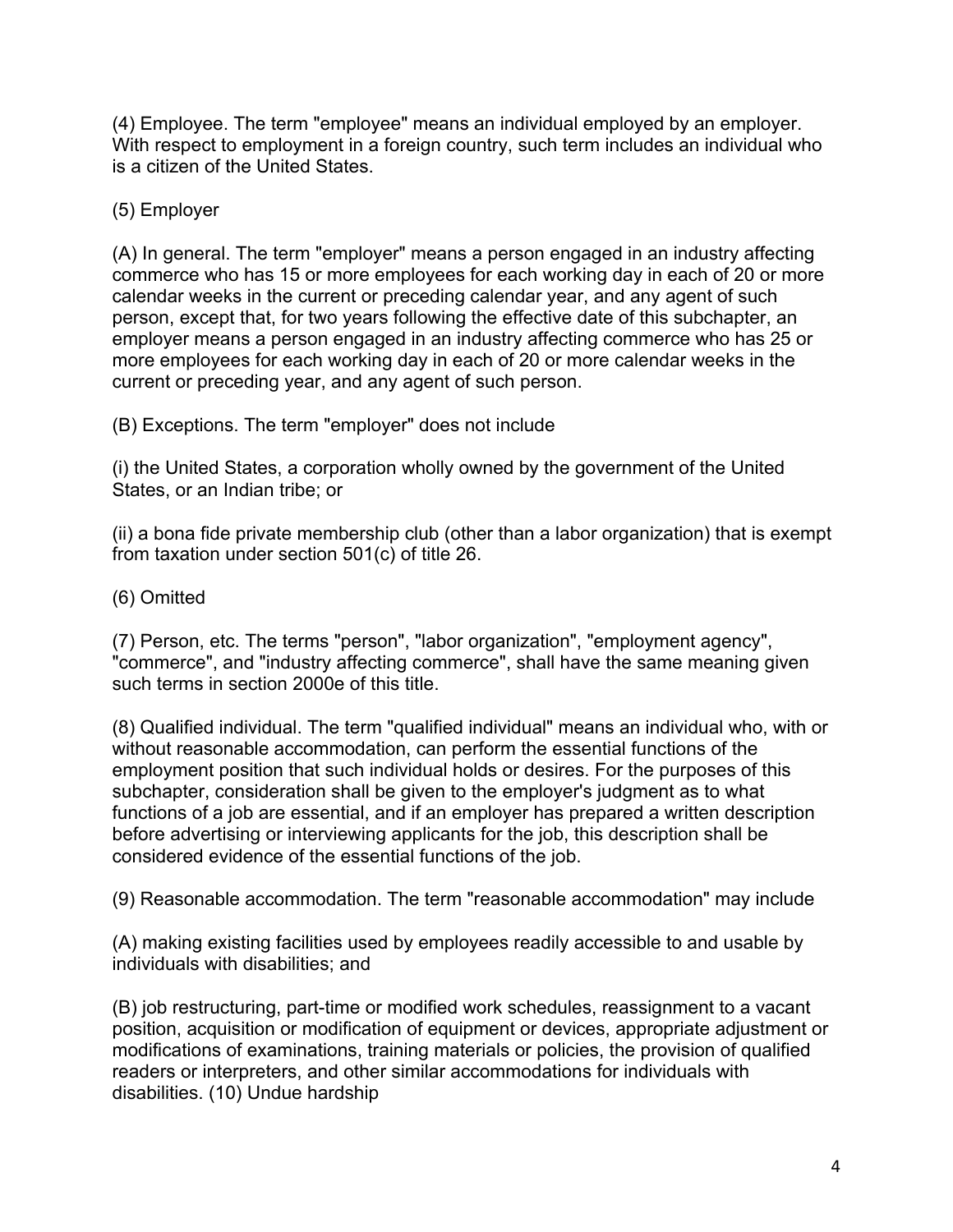(A) In general. The term "undue hardship" means an action requiring significant difficulty or expense, when considered in light of the factors set forth in subparagraph (B).

(B) Factors to be considered. In determining whether an accommodation would impose an undue hardship on a covered entity, factors to be considered include

(i) the nature and cost of the accommodation needed under this chapter;

(ii) the overall financial resources of the facility or facilities involved in the provision of the reasonable accommodation; the number of persons employed at such facility; the effect on expenses and resources, or the impact otherwise of such accommodation upon the operation of the facility;

(iii) the overall financial resources of the covered entity; the overall size of the business of a covered entity with respect to the number of its employees; the number, type, and location of its facilities; and

(iv) the type of operation or operations of the covered entity, including the composition, structure, and functions of the workforce of such entity; the geographic separateness, administrative, or fiscal relationship of the facility or facilities in question to the covered entity.

Sec. 12112. Discrimination

(a) General rule. No covered entity shall discriminate against a qualified individual on the basis of disability in regard to job application procedures, the hiring, advancement, or discharge of employees, employee compensation, job training, and other terms, conditions, and privileges of employment.

(b) Construction. As used in subsection (a) of this section, the term "discriminate against a qualified individual on the basis of disability" includes

(1) limiting, segregating, or classifying a job applicant or employee in a way that adversely affects the opportunities or status of such applicant or employee because of the disability of such applicant or employee;

(2) participating in a contractual or other arrangement or relationship that has the effect of subjecting a covered entity's qualified applicant or employee with a disability to the discrimination prohibited by this subchapter (such relationship includes a relationship with an employment or referral agency, labor union, an organization providing fringe benefits to an employee of the covered entity, or an organization providing training and apprenticeship programs);

(3) utilizing standards, criteria, or methods of administration

(A) that have the effect of discrimination on the basis of disability;